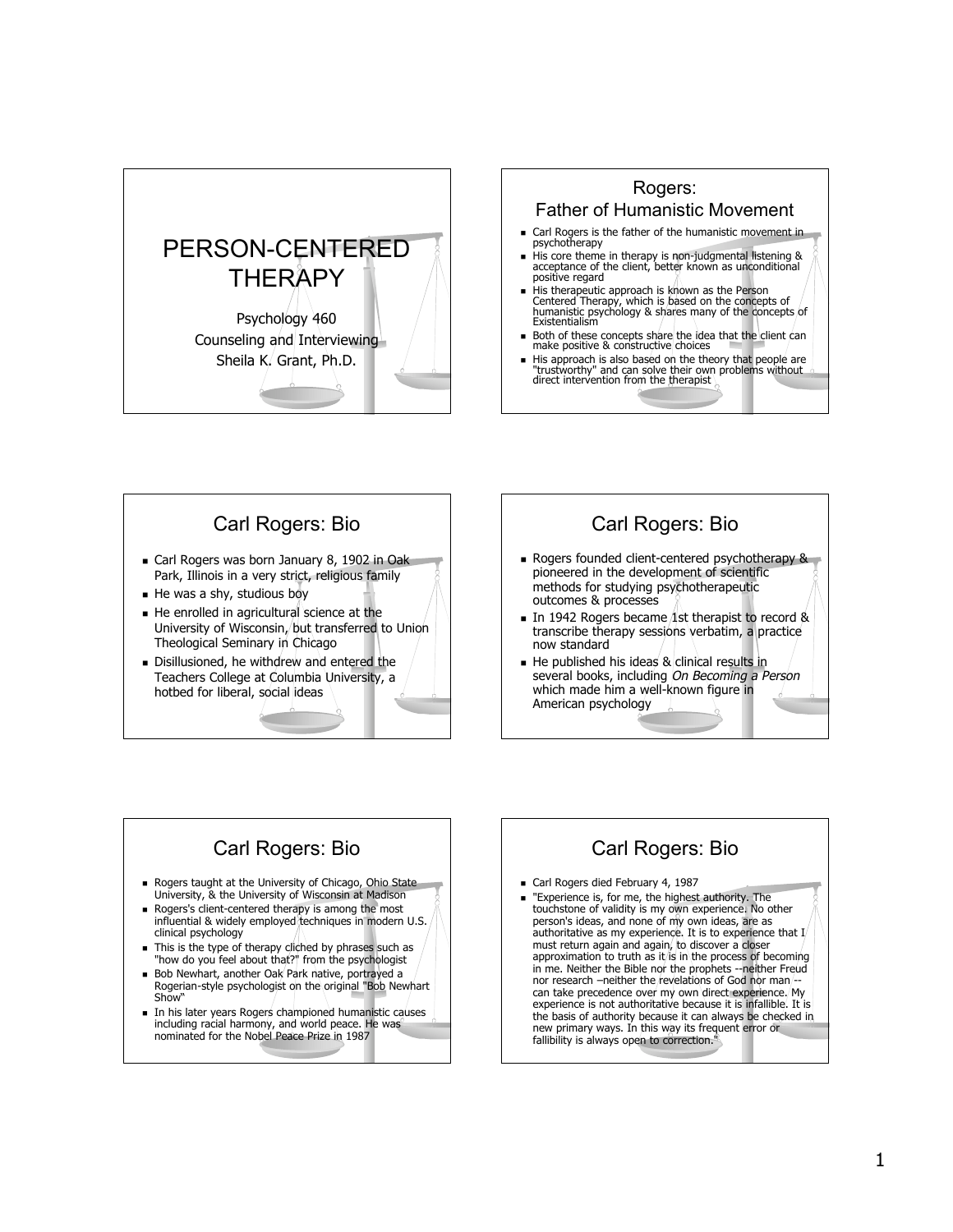



- SELF-DIRECTED GROWTH
- **THE RELATIONSHIP BETWEEN THE HELPER** AND THE CLIENT
- FUNDAMENTAL CONCEPT IS TRUST
- **THE "ACTUALIZING TENDENCY" IS PRESENT** IN EVERY HUMAN
- **INDIVIDUALS ARE ARCHITECTS OF THEIR** OWN LIVES



- have been the architect of your life? In the people you have known best, have you recognized a "self-actualizing" tendency?
- **Is it hard for you to have confidence in** another person's ability to find their own way, with you serving as an ally instead of a guide?

#### Person-Centered Therapy

- **Emphasizes:** 
	- **Therapy as a journey shared by two fallible** people
	- **Person's innate striving for self-actualization**
	- **Personal characteristics of therapist & the** quality of therapeutic relationship
	- **Counselor's creation of a permissive, "growth"** promoting" climate
	- People are capable of self-directed growth if involved in a therapeutic relationship

## Key Concepts

- Rogers believes that, under nurturing conditions a client will be able to move forward & resolve their own issues
- One can direct one's own life
- $\blacksquare$  Congruence both the therapist's and the client's
- Unconditional positive regard
- Accurate empathetic understanding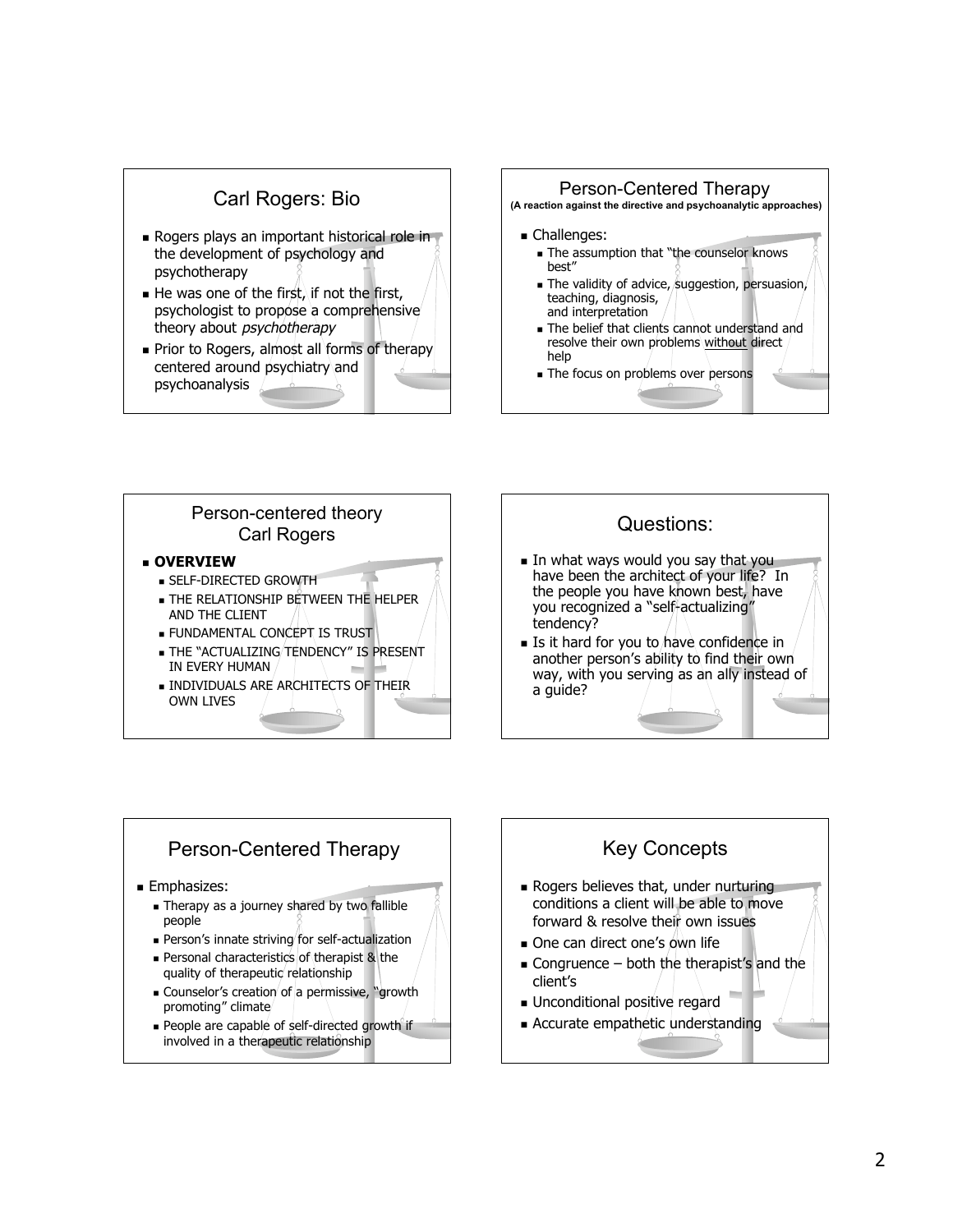







- **Accurate empathic understanding** an ability to deeply grasp the client's subjective world
	- Helper attitudes are more important than knowledge
	- **Empathy is a consistent, unflagging** appreciation of the experience of the other.
	- It is active attention to the feelings of the client
	- It involves warmth and genuineness



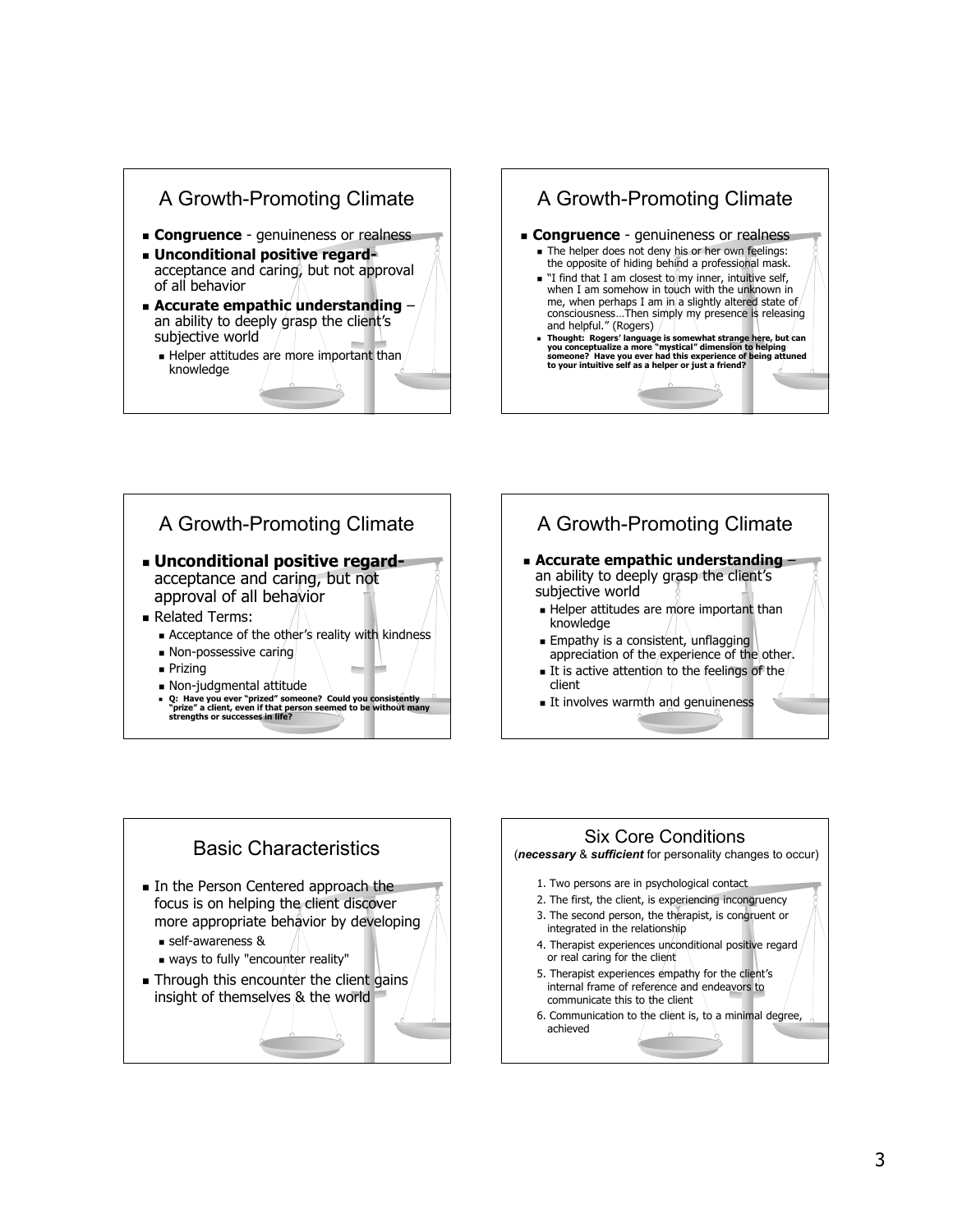







#### Basic assumptions about the client's process…

- **SELF-REGARD** the focus is to help the person feel significantly more positive
- **LOCUS-OF-EVALUATION** clients tend to worry too much about what others think; the goal is to have the client be less dependent on other, externalized values and standards, i.e. other's evaluations of the client
- **EXPERIENCING** rather than a rigid mode, the goal is to have an attitude of openness

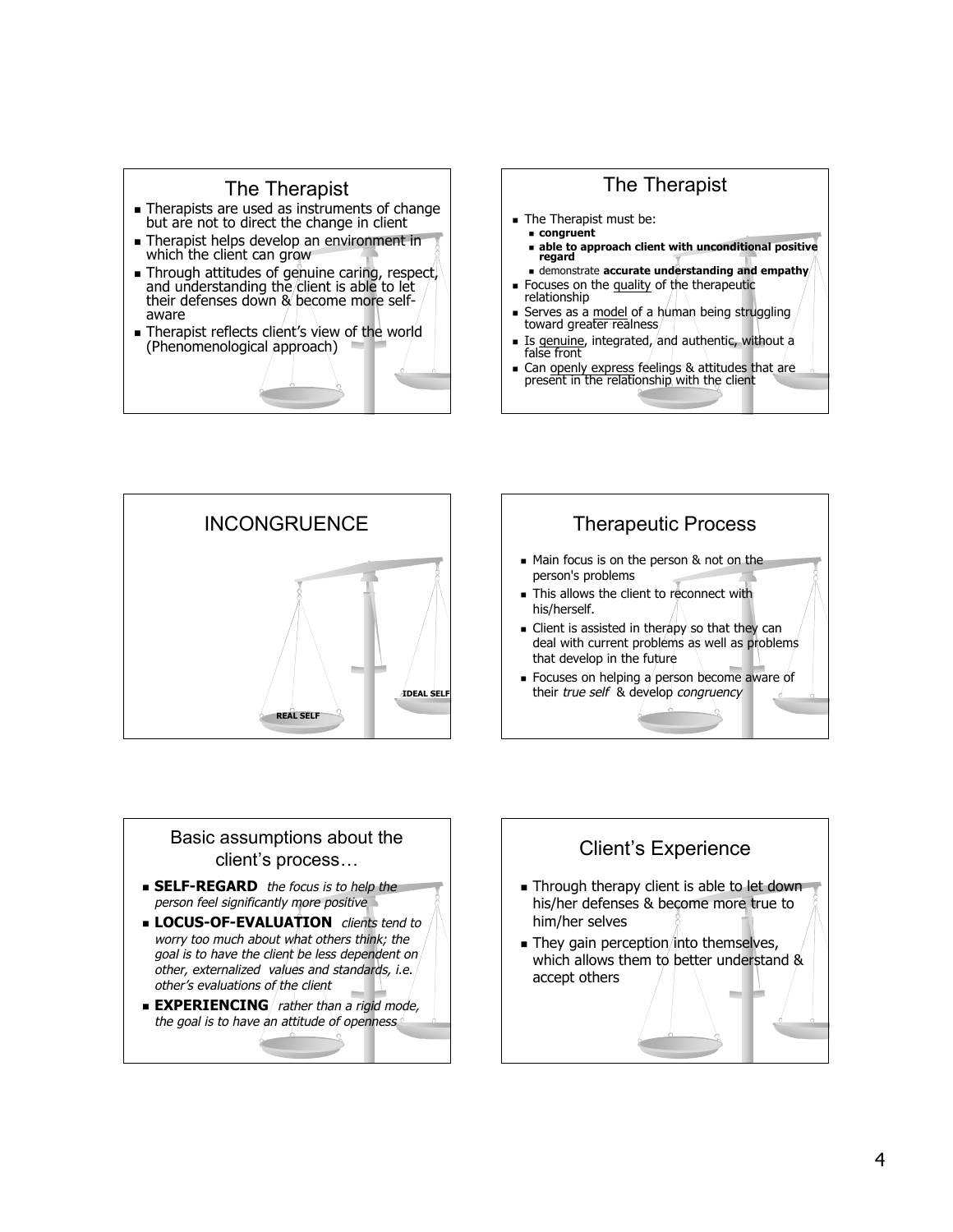

## Limitations to Person-centered Therapy

- Therapist could become so dogmatic in application of reflective approach that they
	- fail to be real with client &
	- **Example 1** irritate them by repeating their words in an attempt to make reflective statements
- Discounts significance of client's past
- **Limited use with non-verbal clients**

## Roger's Rationale

- We are born into a world of Hierarchial Needs Degree to which, and how, these needs are met
- forms our outlook on life & our Self-Concept We have an inherent tendency toward our Ideal Self called Self-Actualization
- Given proper nurturance, our Self-Concept (who we think we are based on others' expectations) will be Congruent with our Ideal Self
- However, our interactions with others and the environment can lead to Incongruence between our Self-Concept and Ideal Self

## Roger's Rationale

- We learn that we are rewarded & valued for certain behaviors, (e.g., when I cry I am fed, when I smile, I am cuddled)
- $\blacksquare$  As we grow, conflicts occur in which we must choose between organismic needs/urges & behaviors that lead to reward & acceptance
- This leads to Conditions of Worth where we feel more worthy when we become the person we perceive that caretakers want us to be, even if it is not genuinely who we are

## Roger's Rationale

- We learn to selectively perceive experiences & events that fit our Self-Concept (as defined by our perceived Conditions of Worth) and
- We may ignore or distort experiences that do not
- When significant experiences (particularly emotions) are repeatedly distorted or denied Incongruence between our Self-Concept & Ideal Self can lead to Psychological Maladjustment (e.g., narcissistic personality disorder)
- When in a state of Incongruence, many experiences are perceived as threats causing anxiety & raising our defenses
- This may lead to further distortions, more Incongruence, & maladjustment

## Roger's Rationale

- However, if we are able to accurately perceive experiences & feelings they can be integrated into our self-structure making us more **Congruent**
- $\blacksquare$  This occurs when we no longer perceive threats that were learned as part of our Conditions of Worth
- **Rogers believed that if we feel Unconditional** Positive Regard from a significant other (e.g., counselor) it will allow us to become fully aware of our feelings